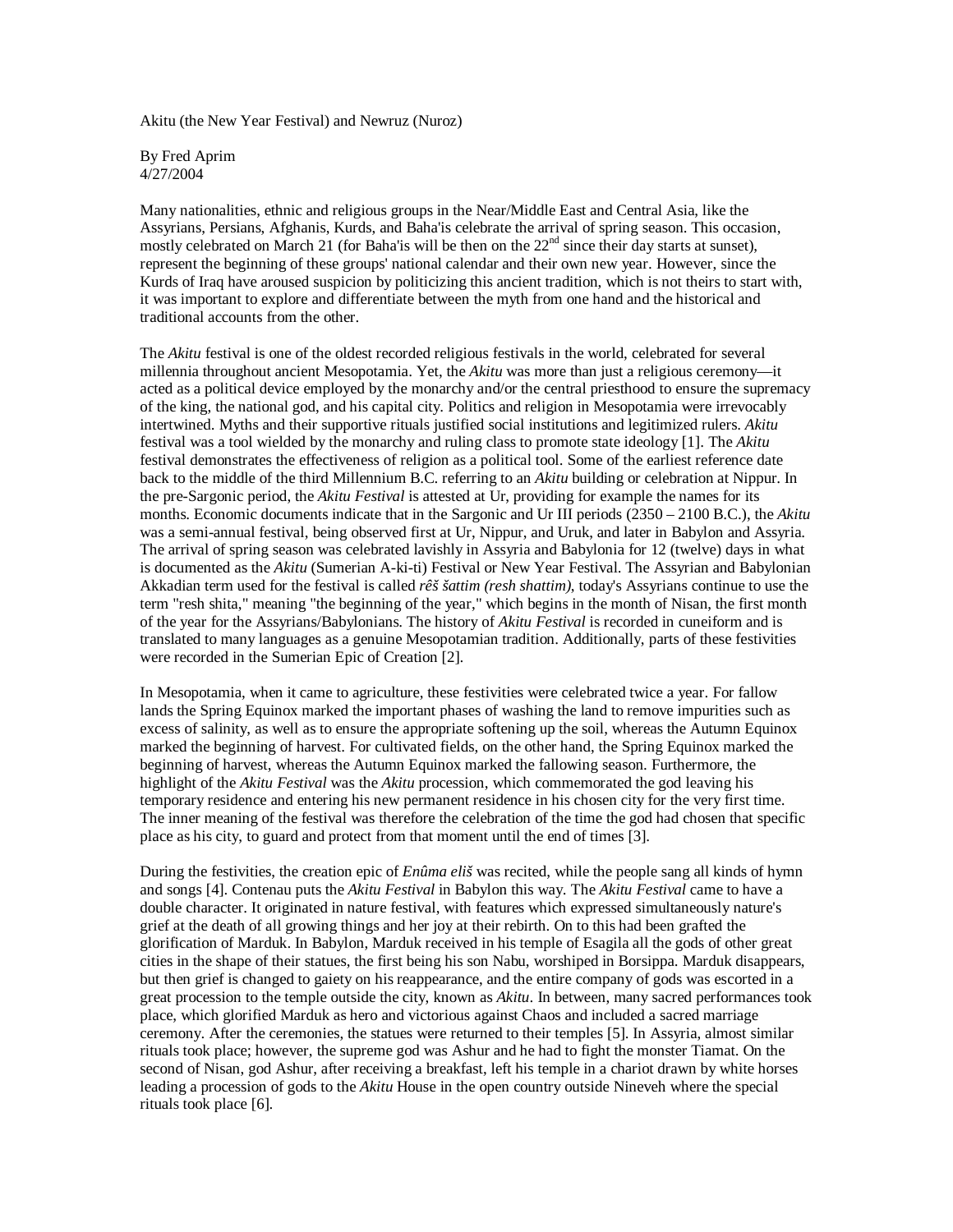When the Medes and Scythians (aided by the Babylonians) attacked Assyria and its capital Nineveh, the Medes came in direct contact with Assyrian civilization. The influence of Assyrian civilization on many dynasties that originated from the Zagros Mountains and beyond, including the Medes, Persians, Achaemenids, and Parthians is well attested by many scholars and history books. The influence of Assyrian art and system of ornamentation at the monumental stairway of the Apadana at Persepolis (Pasargadae) is a living proof [7]. Yet, earlier, it was a civilization of the Iranian plateau, the Elamites, who adopted the written language of Akkadian as the most universal language of the area for two millennia. Furthermore, much of what is known about Elamite civilization comes to us from Sumerian, Babylonian, and Assyrian records [8]. Suffice to know that Akkadian was so important to the Achaemenid Persian King Darius I that he used it in his very famous tri-lingual inscription at the Rock of Behistun.

There are many legends and myths about the Persian origin and Kurdish adopted New Year, also known as *Newruz* (also written NuRoz). To Persians, Nu Roz (new day, time or usually translated to New Year) ceremonies are symbolic representations of the ancient concept of the "End and the Rebirth." Few weeks before the New Year, Iranians (Persians) clean and rearrange their homes. They make new clothes, bake pastries, and germinate seeds as sign of renewal. The ceremonial cloth is set up in each household. Troubadours (Haji Firuz) disguise themselves with makeup and wear brightly colored outfits of satin. These Haji Firuz parade the streets while singing and dancing using tambourines, kettle drums, and trumpets to spread good cheer and the news of the coming new year. Last Wednesday of the year (Chahar Shanbeh Suri), bonfires are lit in public places and people leap over the flames, shouting: "Give me your beautiful red color and take back my sickly pallor!" With the help of fire and light symbols of good, people hope to see their way through the unlucky night - the end of the year- to the arrival of springs longer days. Traditionally, it is believed that the living were visited by the spirits of their ancestors on the last day of the year. Many people specially children, wrap themselves in shrouds symbolically reenacting the visits. By the light of the bonfire, they run through the streets banging on pots and pans with spoons (Gashog-Zani) to beat out the last unlucky Wednesday of the year, while they knock on doors to ask for treats. In order to make wishes come true, it is customary to prepare special foods and distribute them on this night. Noodle Soup a filled Persian delight, and mixture of seven dried nuts and fruits, pistachios, roasted chic peas, almond, hazelnuts, figs, apricots, and raisins [9], or seven well-known crops, familiar to the Persians prior to the advent of Islam and the Arab domination.

The Achaemenian Persians had four major residences one for each season. Persepolis was their spring residence and the site for celebrating the New Year. Stone carvings in Persepolis show the king seated on his throne receiving his subjects, governors, and ambassadors from various nations under his control. They are presenting him with gifts and paying homage to him. These scenes resemble greatly Assyrian art in Assyrian king's palaces. Although there is not too much about the details of the rituals, still, it is well known that mornings were spent praying and performing other religious rituals. Later on during the day, the guests would be entertained with feasts and celebrations. Furthermore, the ritual of sacred marriage took place at this palace. Most of these same rituals were rooted in ancient Mesopotamia [10]. Zarathushtra (called Zoroaster by the Greeks) is said to have lived between 628-551 B.C. Other accounts pin his birth date in 570 B.C. It is documented that it was he who converted the Chorasmian King Vishtapa. Other historians and traditions go further and claim that he lived between 1400 and 1200 B.C. It is also possible that there could have been more than one Zarathushtra. Either way, it is known fact that Zoroaster had great influence and impact on Persian religion. Even if he had lived around 1400 B.C., his influence came about two millennia and perhaps more after the *Akitu Festival* was practiced in Mesopotamia. The point is that it is very likely that the Persians had copied the principles of the New Year Festival from the much earlier Assyrian/Babylonian civilization than from the latter Zoroaster.

Meanwhile, Kurdish nationals, especially those of Iraq, and for a good reason that I will address later, narrate the most unsubstantiated accounts about the origin of Newruz. For example, Ardishir Rashidi-Kalhur, claims that the Kurds' ancestors started to celebrate this festival in the mountains of kurdistan in 728 B.C. Rashidi-Kalhur goes yet further and claims that the original name of the celebration was the Kurdish word "NuRoj" and not "Nuroz" since Kurdish is the original language of the Iranians, it predates and precedes the Persian language by 1,200 years. The writer, however, admits that the modern Kurdish language was derived from Fahli language (Pahli language, which in ancient times was known as Pahlavi).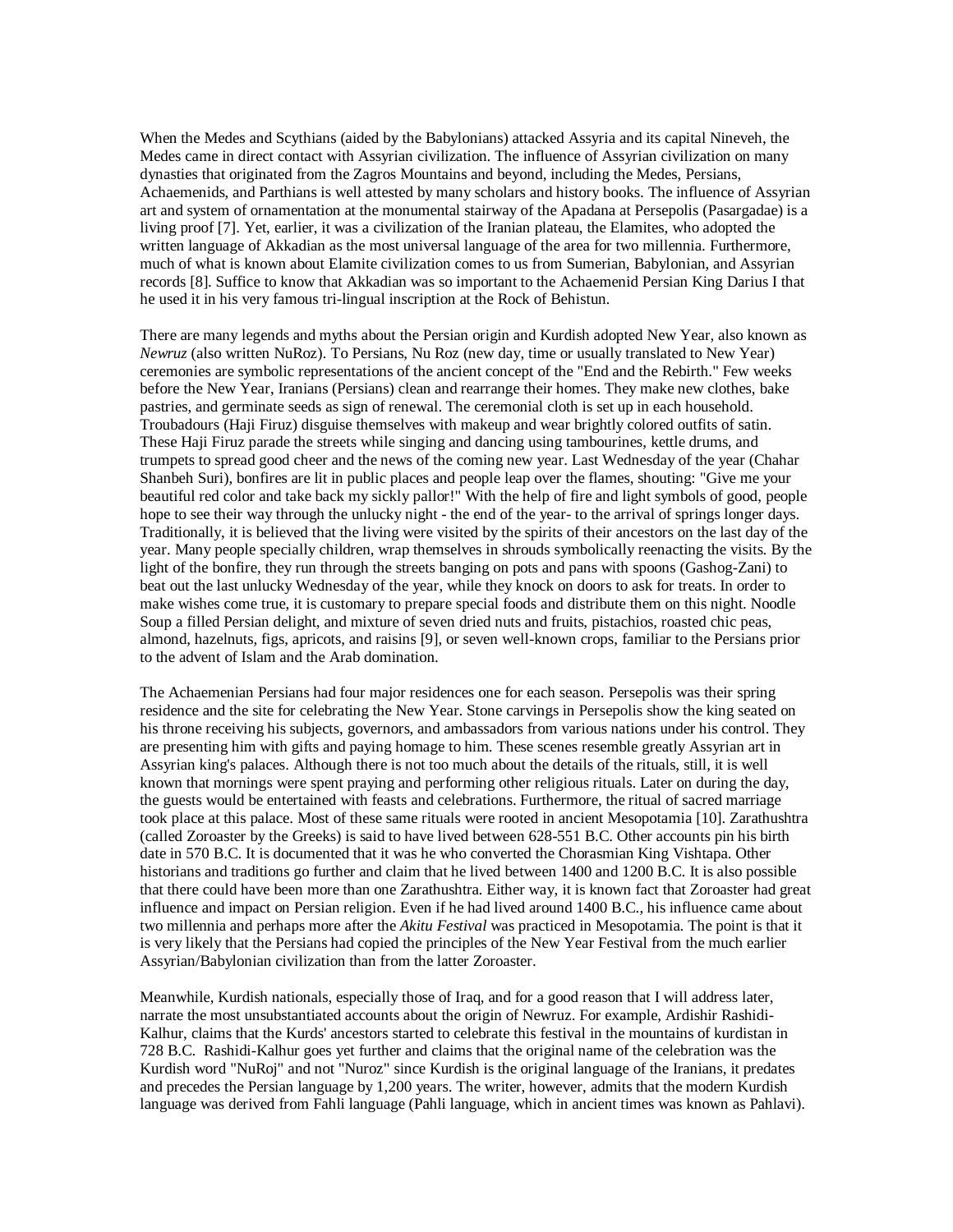It was after the Arab invasion, he states, that the "P" in Pahli switched to "F" and thus Fahli [11]. Fact is that historical references or reliable documentation, which prove the presence of specific people under the name of Kurds who celebrated this occasion in antiquity, are absent. As far as the outrageous claim that Kurdish language preceding the Persian, I will leave that to linguists to argue.

Other Kurds have associated the Kurdish Newruz with a Persian legend but manipulated the origin of certain figures in that legend to suit Iraqi Kurdish national objectives. If you ask Kurds of Iraq today what is Newruz; they will immediately reply, "it is the celebration of the victory of Kawa the Kurdish smith over the cruelty of the Assyrian king Zahak." According to the Kurdish version of the legend, two snakes grew on the shoulders of the Assyrian King Zahak, which caused him much pain. Each day these snakes were to be fed the brains of two children to alleviate the king's pain. Every family had to contribute in feeding the snakes by scarifying their children; thus, people hated the Assyrian king and could not tolerate seeing their children being killed. Kawa has already sacrificed 16 out of 17 of his children previously; however, his turn came again to sacrifice his last daughter. Kawa thought how to rescue his last daughter and tricked everybody by presenting the brains of sheep instead of children. With time, the other people began to practice the same trick while the saved children were hid in the Mountains of Zagros. Kawa trained these children on how to become fighters and depend on themselves. In time, Kawa turned the children into an army and one day they revolted and marched towards King Zahak's castle and Kawa smote the king with his hammer and the two serpents withered. Kawa then climbed to the top of the mountain above the castle and lit a large bonfire to tell all the people of Mesopotamia that they were free. Hundreds of fires all over the land were lit to spread the message and the flames leapt high into the night sky, lighting it up and cleansing the air of the smell of Dehak and his evil deeds. The fires burned higher and higher and the people sang and danced around in circles holding hands with their shoulders bobbing up and down in rhythm with the flute and drum. The women in bright colored sequined dresses sang love songs and the men replied as they all moved around the flames as one [12]. Although many groups celebrate Newruz (Nuroz), Kurds state that it is especially important to them as it is also the start of the Kurdish calendar and that it reflects the Kurds own long struggle for freedom.

Few other versions of the legend coincide the day of the revolt of Kawa exactly with the fall of the Assyrian Empire in 612 B.C. These versions claim that the saved children gradually became a community, married to each other, and brought onwards offspring. Kawa then trained them as fighters and established in them the love of freedom and liberty. This Kurdish version then claims that on March 21, 612 B.C., Kawa led them in an attack on the king's palace, and ended one of the darkest rules in the Middle East [13].

Neither Persian nor Afghani people celebrate Newruz based on this precise Kurdish version of the myth that includes an Assyrian king. Although the Persian version mentioned King Zahak; however, there is no connection to Assyrians. In fact, and according to Dr Hussein Tahiri, a 1991 Iranian calendar published by a group called the *Guardians of the Iranian Culture*, outlines the seventh of October as the anniversary of the victory of Kawa over the Arab Zahak. In view of this group, Zahak was an Arab [14]. The story of Zahak is told in the 13th century Ferdosi's (Persian poet) Shahnameh (the book of Kings). These are mythical stories about the Persian history. According to this source, Zahak was an Arab king and ruled one day short of 1000 years. He was not killed by Kawa (Kaveh) as the Kurds claim but was captured by the Persian king Feraydune and chained in the mountain of Damavand north of Tehran where he died. By the way, according to Ferdosi, Feraydune ruled for 500 years. This legend is therefore dated to post Islamic Arab conquest, and since there was no Arab influence in the region before Islam, therefore it cannot predate the Assyrian/Babylonian narratives. Other legends claim that Zahak was the last king of the Medes. This latter legend states that the Persians revolted against the evil deeds of the king of the Medes.

Where does this connection between the Persian (Iranian) and Kurdish legends coincide, even if in some aspects? History tells us that the name Iran was derived from the word "Aryana," which meant "the [land] of the Aryans." These Aryans entered the Iranian plateau in around 1,500 B.C. Earlier, the land was occupied by aboriginal Caspians. The two main Aryan tribes were the Medes and the Persians. Later, the Medes lived the northern region of the plateau while the Persians moved south to the Elamite land [15]. The Zagros Mountains became the home of many of these two groups. History tells us further that the Assyrian King Tiglath-pileser III conquered and deported 65,000 Medes, replacing them on the Iranian plateau with Aramaeans. Additionally, Assyria's Sargon II defeated dozens of Median chiefs and settled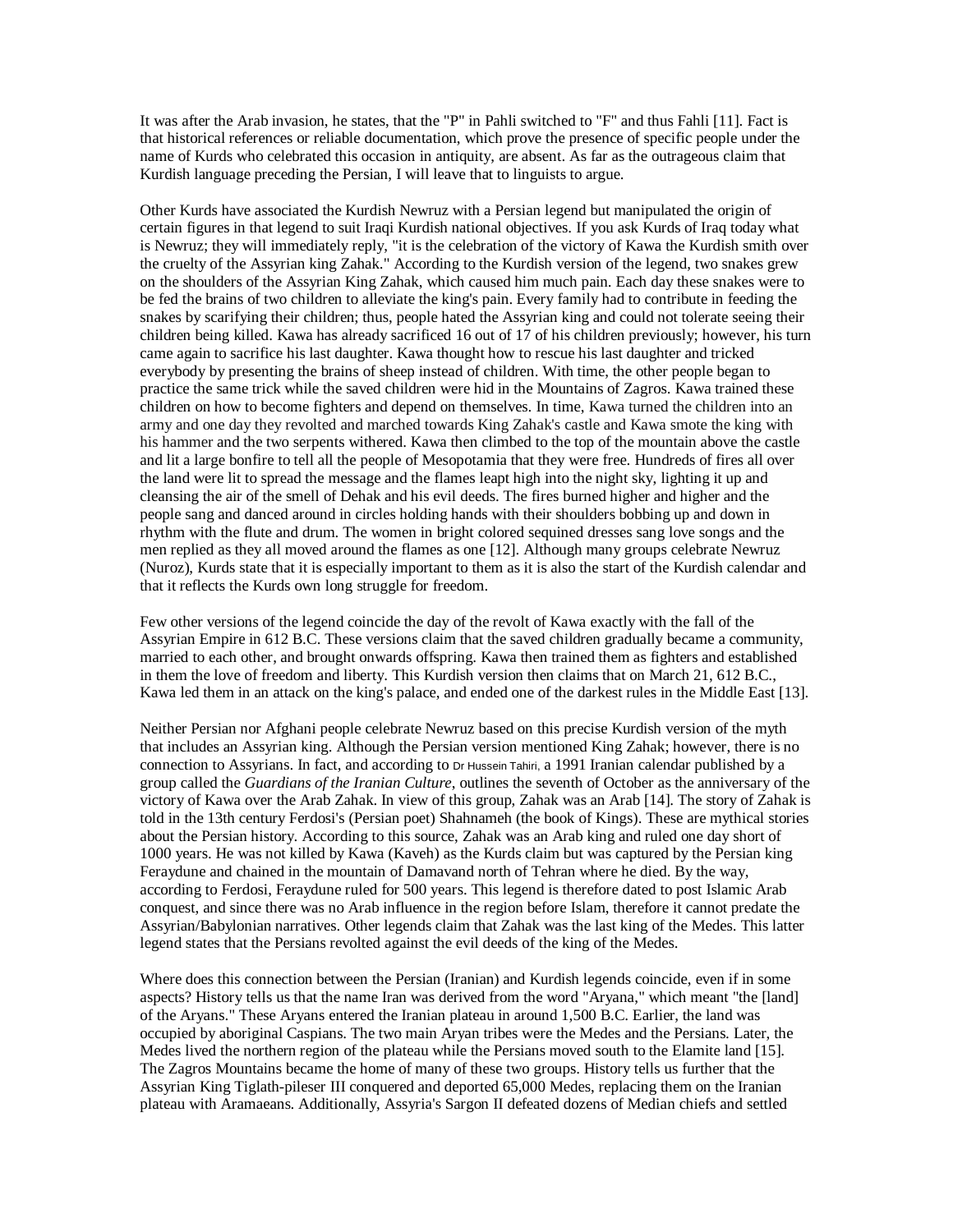30,000 captured Israelis in the towns of the Medes in the late eighth century B.C. [16]. This mix of people in the Iranian plateau and Zagros Mountains could have planted the seeds of a new breed of people who became later known as Kurds.

The story of the Kurdish Kawa has been used a lot by Kurdish nationals and resistance movements, especially by Iraqi Kurds. However, Dr. Hussein Tahiri states that when and how Kurdish Newruz began is not clear for the Kurds and that there is much ambiguity about the origin of the practice. The claim by the Kurds that Newruz is the celebration of the victory of Kawa, the Smith, over Azhdahak or Zahak seems contradictory and ambiguous as well. Tahiri adds that the Kurds have done no research on the origin of Newruz. The available research is from the Persians, and they regard Newruz as an Iranian national celebration. So why do Kurds practice or create a blind culture, asks Dr. Hussein Tahiri [17]. Furthermore, why do Kurdish nationalists and history writers invent such a myth, i.e. a Kurdish hero executing presumably the end of Assyrian cruel king and indirectly sometimes and directly in others as being the reason for the end of the Assyrian empire? There is not one reliable historical fact linking the fall of Assyria at the hands of a group of people called Kurds, not even one. Why would Kurds then take a Persian tradition, manipulate it to represent "Kurdish" traditions, and then politicize it in such manner? It is obvious that Kurdish nationalists in the last century, or century and a half, have realized the real historic threat of Assyrians to Kurdish national dream in Iraq. Only Assyrians have legitimately a historical claim to Assyria (northern Iraq) since Kurds are not the original inhabitants as they are mainly from the Zagros Mountains in present Iran and southern Armenia, in the mountains of Hakkari (Kurds call kurdistan). Therefore, they see it necessary to plant this feeling of struggle and conflict in the hearts and minds of common Kurds; such feelings lead naturally to hatred towards indigenous Assyrians. It is the Kurdish nationalist's way to demonize and incriminate the Assyrians so that the Assyrian case in their own homeland be undermined.

In conclusion, the Nisan New Year Festival (*Akitu*) was rooted in Sumer, Assyria, and Babylonia before any Aryan people (Persians or Kurds) moved to the region of the Near East. Meanwhile, it is very clear from the point of view of many historians that there is an ambiguity in the origin of Newruz for Kurds. Since the origin of the Kurds as people is ambiguous, therefore, it is natural that the origin of their traditions is ambiguous as well. Kurdish nationals must stop fabricating stories like that of Kawa and the mysterious Assyrian cruel king who allegedly was the reason behind killing two children daily. Spreading such illusionary and fanciful stories is geared towards one purpose and that is planting feelings of bigotry and hatred among Kurds towards the Assyrians; the rightful and original owners of northern Iraq lands (Assyria). These mythical stories are regrettable and deplorable; they do not serve mankind in any civil way.

## References:

- [2] Saggs, H. W. F. *The Greatness that was Babylon*. New York: Mentor Books, 1968.
- [3] http://www.gatewaystobabylon.com/religion/sumerianakitu.htm
- [4] http://www.livius.org/aj-al/akitu/akitu.htm
- [5] Georges Contenau. *Everyday Life in Babylon and Assyria*. London: Edward Arnold Ltd, 1955.
- [6] Saggs, H. W. F. *The Might That Was Assyria*. Reprint. London: Sidgwick & Jackson, 1985.
- [7] Andre Parrot. *The Arts of Assyria*. New York: Golden Press, 1961.

- [9] http://www.aiap.org/norooz/about\_norooz.html
- [10] http://tehran.stanford.edu/Culture/nowruz.html

[11] www.KurdishMedia.com (Article titled "History of Newroz" by Ardishir Rashidi-Kalhur of the Kurdish American Education Society.)

b) Abdul Rahman Ghassemlou. "Kurdistan and the Kurds." Balinge, JN Wesanin Jina Nu, 1991.

c) http://www.kurdishyoungsters.8k.com/whats\_new.html

[13] http://members.lycos.co.uk/peyman01/Kawa.html (Internet page titled Kurdish heroes / Kawa.)

<sup>[1]</sup> Bidmead, Julye. *The Akitu Festival: Religious Continuity and Royal Legitimation in Mesopotamia.* Gorgias Dissertations: Near Eastern Studies 2, 2002.

<sup>[8]</sup> http://www.san.beck.org/EC6-Assyria.html (The Persian Empire).

<sup>[12]</sup> a) http://www.kurdmedia.com/ac/ac.asp?id=130 (Article by Mark Campbell titled "Kawa and the story of Newroz.")